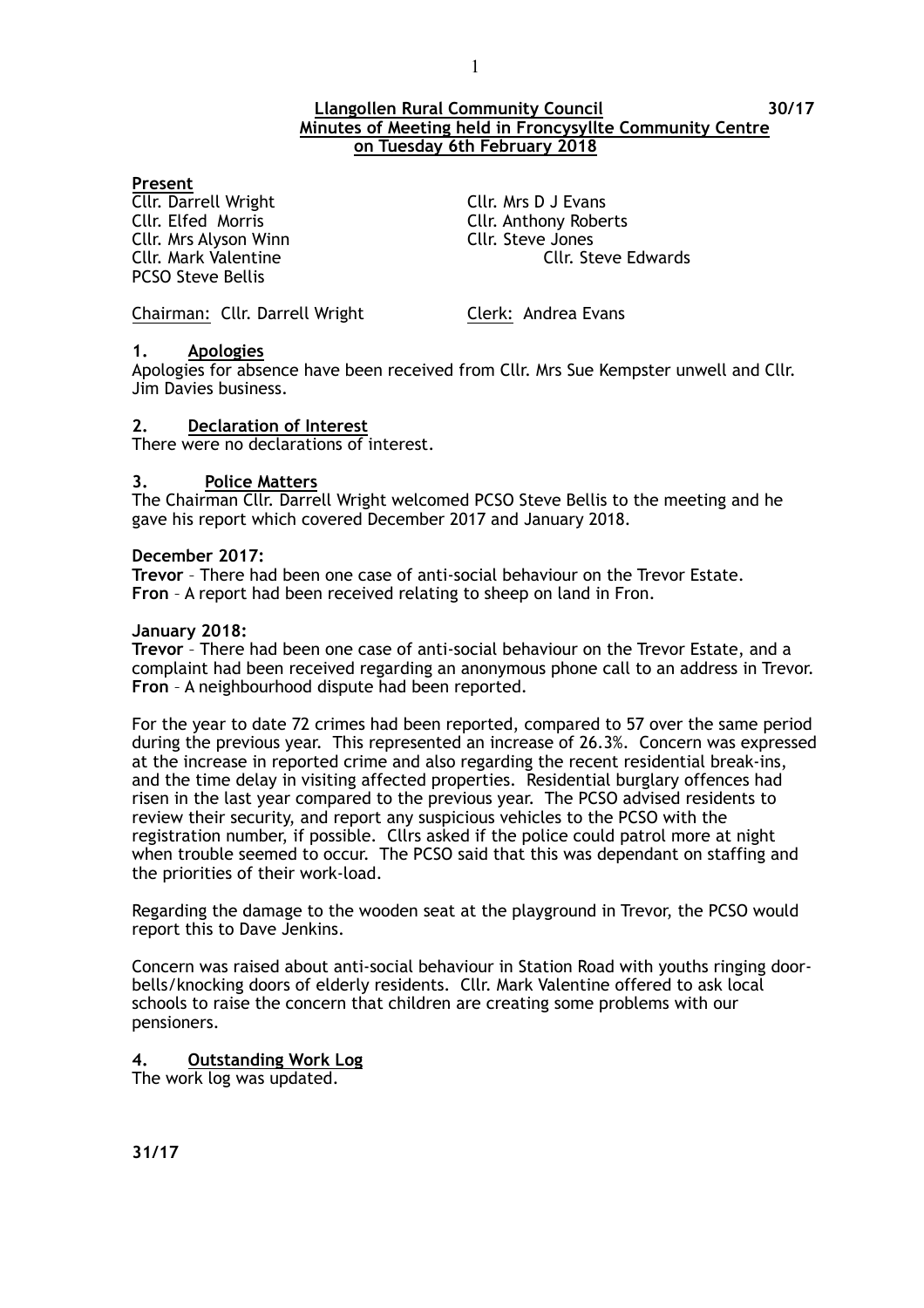**Coaches parking at Fron Basin** - the Chairman and Cllr A. Roberts had visited the wharf and been told that all coach companies had been given information and instructions as to parking.

**Speed of traffic on Station Road** – Cllr Roberts had obtained information on speed recorders and suggested inviting a company representative to the next Council meeting to present details on the operation of a speed recorder, the information that can be obtained, and costs. It was also decided to ask representatives of Chirk and Cefn Community Councils to the presentation, as if other Councils were interested in acquiring a speed recorder its use and costs could be shared.

# **5. Members Urgent Reports**

**Trevor:** As Read's car park could be closing on 31st March 2018, when WCBC's lease comes to an end, concern was expressed that problems may occur with canal visitors parking on the roads in the village.The new car park at the old Flexys Warehouse site was due to open on 1st April 2018, but any delay in the opening, or insufficient signage for drivers could result in visitors parking in the village and possibly creating a nuisance for residents. It was decided that the Council would ask to speak with Mr Read regarding his intentions for the site, and also ask that WCBC meet with Councillors at the site to discuss their concerns.

# **6. Minutes of the Previous Meeting**

The minutes of the previous meeting had been distributed and were accepted as a true record. The minutes were signed accordingly by the Chairman.

#### **7. Matters Arising from the Minutes**

**Mill Lane lighting, Cefn Mawr:** There had been a site meeting in December with an officer of WCBC where it had been established that for the length of the road, 9 streetlighting columns would be needed, together with the necessary electrical equipment and lamps. The cost was estimated to be in the region of £30,000. This was now under consideration by WCBC.

The clerk had written to Mr Lewis regarding the up-keep of the Garth War Memorial and a reply had been received detailing the work involved throughout the year in keeping the Cenotaph in a clean and tidy condition. It was noted that the War Memorial is well kept throughout the year and the Council asked the Clerk to request a quotation from Mr Lewis for his services for 2018.

SLCC membership had been renewed.

The Precept request had been accepted by WCBC.

**8. Planning Certificates of Decision:**  Temporary change of use of Land for car parking **Land north of Trevor Basin off Tower Hill Wrexham P/2017/0888 GRANTED** 

Sun Room Extension **The Hawthorns Tower Hill Garth Trevor P2017/1005 GRANTED** 

Erection of detached triple garage with 2 annexes above to provide ancillary accommodation to the main house **Oaklands Llangollen Road Trevor P/2017/1024 GRANTED** 

Notification of proposed works to tree within Pontcysyllte Conservation Area –Removal of 1 No. Laurel Shrub **Sycamore Cottage B5434 from George Ave.to Cysyllian Bridge Pontcysyllte P/ 2017/1052 GRANTED** 

Erection of single garage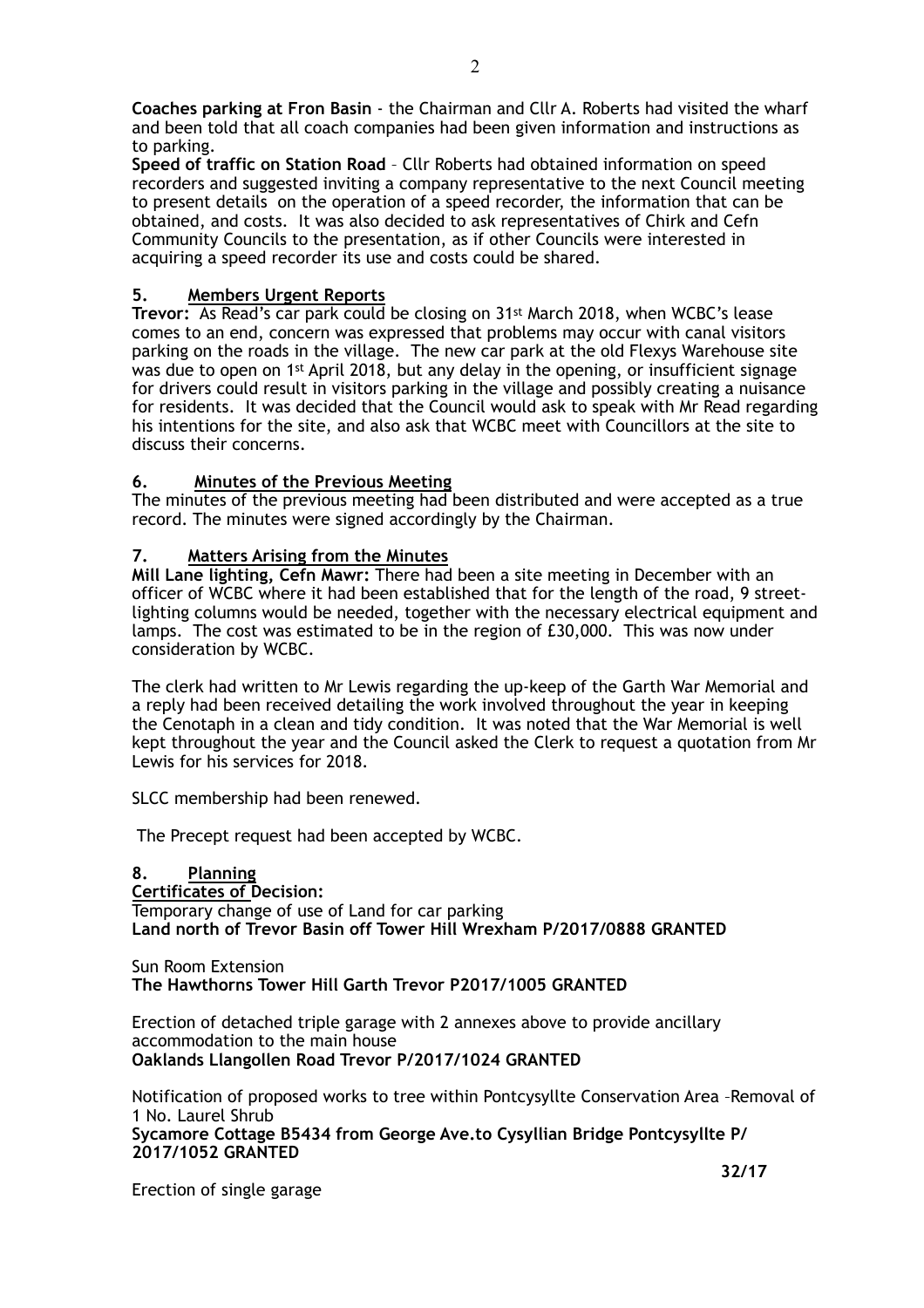# **Woodlands Road Froncysyllte P/2017/0910 PENDING**

Display of various advertisements (included as part of wider signage scheme across the site)

**Trevor Basin off Station Road Trevor Llangollen P/2018/0028 PENDING** 

# **9. Correspondence**

**WCBC**  Request for up-to date Councillors details –sent SLA Playgrounds 2018/2019 – see agenda item 15

#### **One Voice Wales**

Recommending the allocation of a budget for payments of Councillors allowances if approved Training courses Review of the Local Council Sector survey Proposals to tackle crime and poor performance in the waste sector Welsh Government's Bee Friendly Scheme Guidance in relation to the General Data Protection Regulation Future Generations Framework

#### **SLCC**

General Data Protection Regulation

#### **Information Commissioner's Office**  Newsletter

# **Planning Aid Wales**

Training courses

# **Welsh Assembly**

Independent Review Panel Events Confirmation of new Welsh taxes

# **Welsh Language Commissioner**

Guidance on forming a Welsh Language Scheme

#### **Community Health Council**

Options Paper on the 'Performers List' arrangements

#### **Sovereign**

Offering quotes for playground projects

#### **Wales Centre for Public Policy**

The implications of Brexit for Agriculture, Rural Areas and Land Use in Wales

The correspondence was made available for perusal by Councillors and hard copies or email copies would be provided on request.

# **10. Footpaths & Roadways**

Nothing to report

**11. Projects 2017/2018**  Nothing to report

# **33/17**

# **12. Community Agent**

The Clerk reported that a Community Agent had been appointed and would start in post on 12th February 2018 for 12 months. She would be undertaking an induction with Nigel Davies and the DBS check would be done by AVOW, with the cost recharged to the